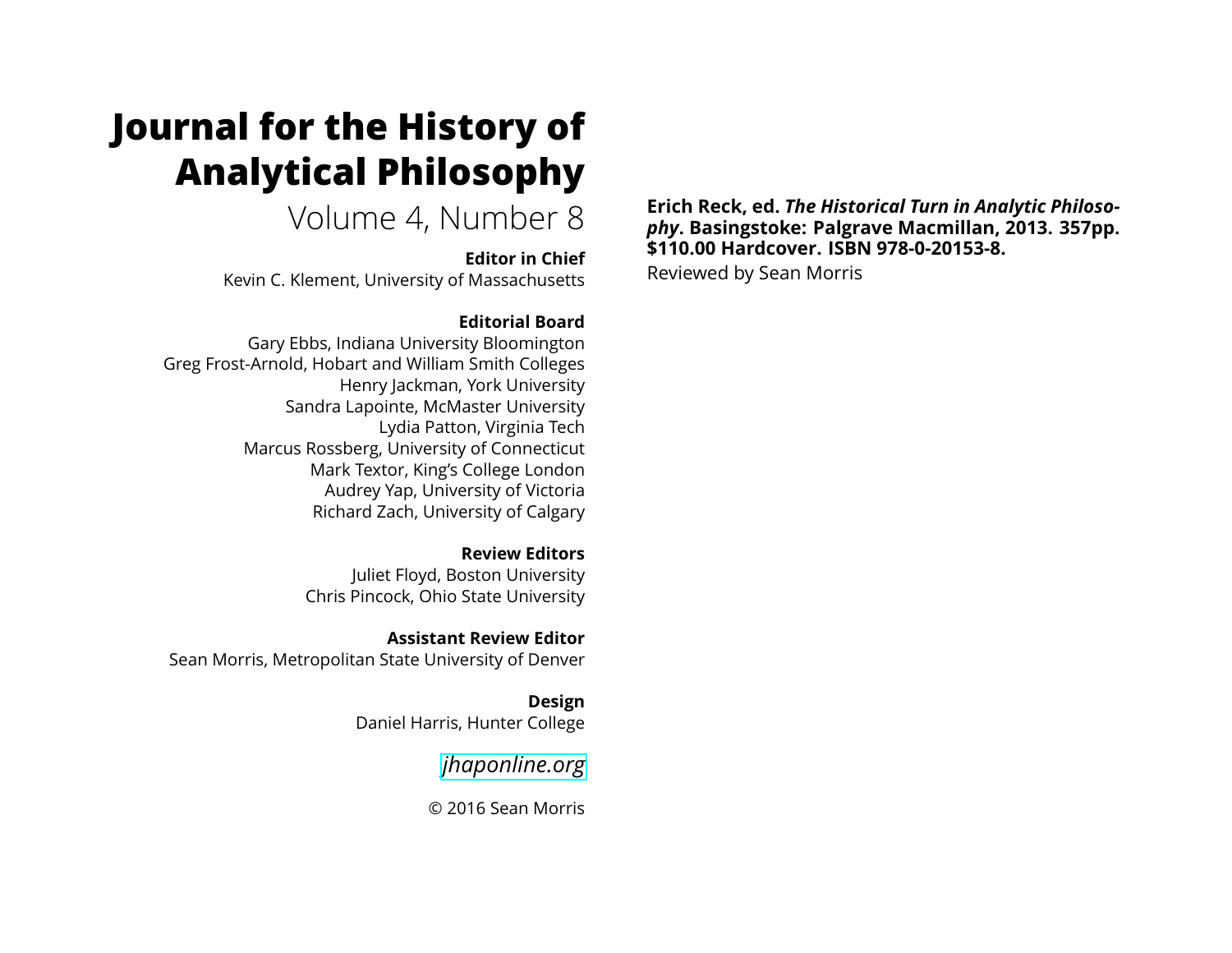## **Review:** *The Historical Turn in Analytic Philosophy***, edited by Erich Reck**

### Sean Morris

Much like Erich Reck's earlier edited volume, *From Frege to Wittgenstein* (New York: Oxford University Press, 2002), this new collection, *The Historical Turn in Analytic Philosophy*, makes an important contribution to scholarship on the history of analytic philosophy. The volume collects together twelve essays by both well-established and newer scholars in the field. And it demonstrates particularly well how diverse research in this area has become, moving well beyond a focus on Frege, Russell, and Wittgenstein, familiar from the early years of the last decade. While we do still see contributions on Russell and Frege (there are none specifically on Wittgenstein), we also see some on Carnap, Quine, and Ryle. These latter figures are certainly not unknown in the history of analytic philosophy, but have received much less historical attention than other key figures in the tradition. An historical approach to Quine's philosophy remains a rather recent phenomenon, and this has been almost non-existent with regard to Ryle. Recent years have seen much growth in Carnap scholarship, perhaps replacing the previous focus on Frege, Russell, and Wittgenstein, and Reck's volume reflects this general trend. The collection also reaches beyond the analytic philosophers to figures such as Lotze, Boole, Dedekind, and C. I. Lewis so as to better situate the analytic tradition into its historical context. Indeed, the book concludes with four historiographically focused essays aimed at addressing broader questions such as what counts as the history of philosophy and what is the relationship between philosophy and its history. That such questions are now being asked about the history of analytic philosophy again shows how much the discipline has matured over the last quarter century.

The book begins with a very helpful introduction by Reck. Citing the large outpouring of historical work on the analytic tradition over the last 25 years, he claims that we might now describe analytic philosophy as having made an "historical turn" (1). While contributing to this growing body of literature, Reck explains that these essays are also meant to reflect on this literature itself and, in particular, to address the question of what exactly this historical turn has achieved or might achieve with regard to analytic philosophy generally. Historically minded philosophers might not question the importance of such research, already seeing it as inherently valuable for any number of philosophical or more strictly historical reasons. Things are far less straightforward within the context of analytic philosophy, however, with its oft-noted hostility towards historical work in philosophy. With this in the background, Reck uses the first half of his introduction to summarize this situation. He observes that while it is true that analytic philosophy has often rejected the history of philosophy as making substantive contributions to philosophy more generally, analytic philosophers have in fact often engaged with the history of their tradition in various ways. Earlier historical contributions by analytic philosophers, however, tended to lack historical context, often relying instead on rational reconstructions rather than detailed historical reconstructions. While not denying the contributions—both philosophical and even historical—that such rational reconstructions might yield, Reck argues that in their selective and acontextual nature, they often mislead and distort if taken to be historical accounts. Such rational reconstructions often emphasize the philosophical relevance of past philosophical views for a particular (contemporary) purpose. In doing so, these reconstructions fail to take historical views seriously from the perspective of their own context, and so do not arrive at a clear accounting of whether the background assumptions of historical figures are shared by their modern day interpreters.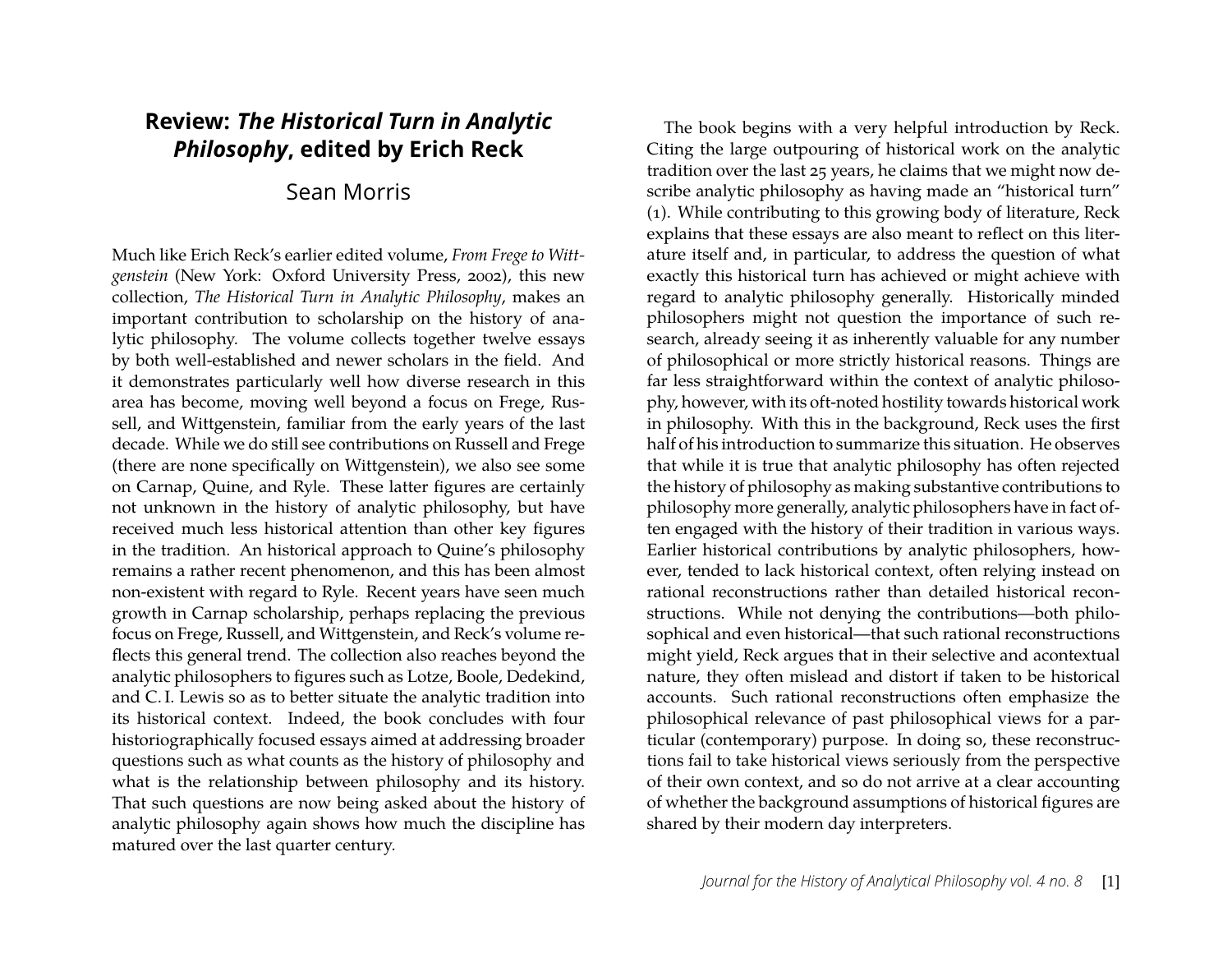At the opposite end of this spectrum, Reck describes a version of the history of philosophy that pursues history *only* for history's sake, that is, that aims only to get the historical record right. Reck suggests this as some of the reason for analytic philosophy's hostility towards history. If this is all the history of philosophy does, then it does not contribute to ongoing philosophical concerns. This sort of history, though, is not what he is urging either (and he does not think that this is what the best historical work in philosophy does). Rather, he suggests that we pursue what he calls "philosophical history" (9), a form of history of philosophy that is sensitive to both historical and philosophical concerns. He proposes two approaches that might satisfy these. The first continues to pursue rational reconstruction but is also informed by historical context. Such an approach, he explains, would correct the central flaw of doing only rational reconstruction—that it does not take into account the historical context of past philosophers and so fails to address whether such philosophers understand a particular concept in the same way that we do; what their background assumptions might be; and whether they pursued the same projects as us. The second approach Reck proposes is more historically focused but does not avoid general philosophical concerns either. Here, we look at past philosophers without assuming that they share any of our assumptions and attempt to recover their actual views using the methods of history, philology, and philosophy. We also refrain from any initial evaluation of their view by our current standards. We try to understand their views internally, understanding and evaluating them by the standards of their times. This latter aspect, Reck claims, is what keeps the task philosophical and not merely historical.

In the second half of his introduction, Reck provides a brief survey of the historical work on analytic philosophy leading up to this volume. Here, he also includes abstracts for all the papers, making it especially easy to navigate the contents of the volume, and a very useful bibliography of some of the most relevant work for this volume.

With the aims and context of the volume laid out, let me turn now to consider the contributed essays themselves. The book is broken down into three parts, each consisting of four essays: "Case Studies," which focuses on specific philosophers in the analytic tradition; "Broader Themes," which looks at how specific figures as well as analytic philosophy as a whole fits into the history of philosophy more generally; and "Methodological Reflections," which focuses broadly on disputes about the relevance of the history of analytic philosophy and how it should be pursued. While I will comment on all of the essays below, I have biased this discussion in accord with my own interests and expertise. A shorter discussion should not be taken to indicate that a particular contribution is of lesser importance. I have also tried to highlight the essays that seemed to best illustrate the overall aims of the volume.

Part I of the book, "Case Studies," begins with Stewart Candlish's "Philosophy and the Tide of History," which takes up the theme that doing philosophy and doing its history are not distinct tasks. He argues that the history of philosophy is itself philosophy and more specifically, that it contributes to the continuing relevance and progress of philosophy. Focusing specifically on aspects of Bertrand Russell's philosophy, Candlish aims to expose certain myths that surround much of the philosophy Russell is most remembered for such as his analysis of propositions, the multiple relation theory of judgment, and definite descriptions. Candlish urges, against those who see this as all part of a general philosophy of language, that these aspects cannot be properly understood outside the context of Russell's philosophy of mathematics. By doing so, he makes very clear Reck's point that philosophy without context leads to misunderstanding and misinterpretation.

Alan Richardson next contributes an essay on Carnap's philosophy, "Taking the Measure of Carnap's Philosophical Engi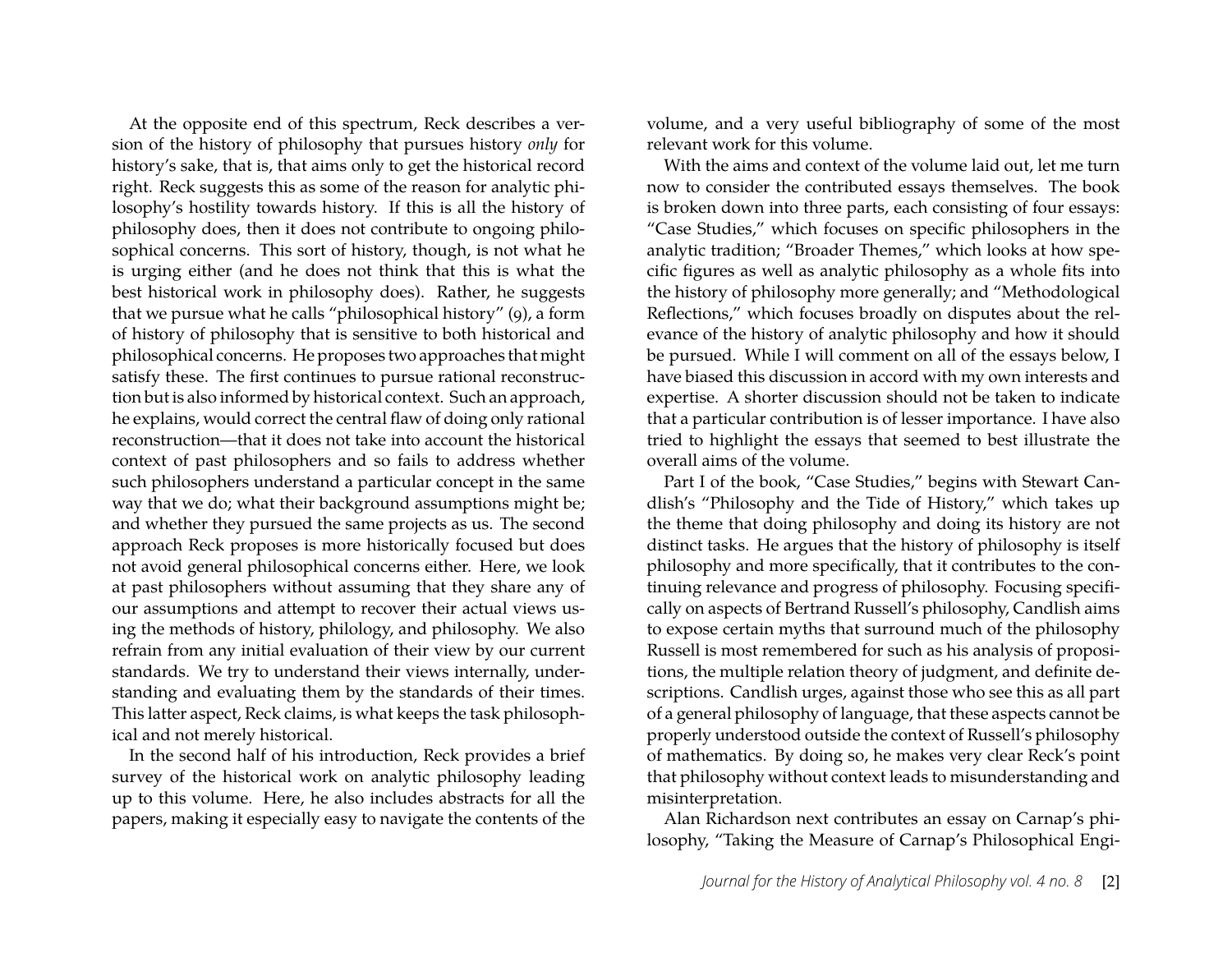neering: Metalogic as Metrology," emphasizing how technical developments outside of philosophy in the science of metrology influenced Carnap's views. Richardson aims here to further recent characterizations of Carnap as holding an engineering conception of philosophy. While a number of commentators have made this claim about Carnap, Richardson makes this more concrete by examining a particular kind of engineering that might have motivated Carnap. In doing so, Richardson furthers the overall aims of the volume by showing the importance of thinking about philosophy in its broader historical context. A rational reconstruction view of the history of philosophy, for example, would be unlikely to recognize such external developments as informing Carnap's philosophy.

Peter Hylton's "Quine and the *Aufbau*: The Possibility of Objective Knowledge," the third essay, looks at recent reinterpretations of Carnap and their impact on our understanding of his dispute over analyticity with Quine. Quine famously (or now, perhaps infamously) interpreted Carnap's *Aufbau* as an attempt to carry out in full detail an empiricist epistemology in the tradition of Russell's *Our Knowledge of the External World*. Recent reinterpretations of the *Aufbau* by Michael Friedman and Alan Richardson have cast doubt on this reading, focusing instead on Carnap's neo-Kantian origins and his concern with objectivity. Hylton does not dispute the new interpretation but instead uses it to provide a deeper understanding of the differences between Quine and Carnap. In particular, he argues that Quine implicitly provides an answer to the same question—in a sense—that Carnap had asked about the possibility of objective knowledge from its subjective beginnings. But Quine does so from within the confines of his own un-Carnapian philosophy, and so, this similarity also helps to bring into better focus his divergences from Carnap. This essay is particularly interesting within the context of this volume in demonstrating how doing the history of analytic philosophy can serve as a corrective to accepted readings of these figures. Here we have Quine's own reading of Carnap being replaced by those of more historically sensitive readers. Furthermore, Hylton shows particularly well how the assumptions of one philosopher may not be the same as those of another, despite appearances to the contrary. In this case, we have two contemporaries—Carnap and Quine—illustrating this. It seems then we should be all the more cautious in treating historical figures, who are often much more distant in time from us.

The final essay of Part I comes from Julia Tanney and examines Gilbert Ryle's contributions to key issues in the philosophy of logic and language. Ryle, while no doubt an important figure of analytic philosophy, has so far been mostly overlooked in the historical turn. Tanney's essay makes an important contribution by urging Ryle's continued relevance to key issues in analytic philosophy and by emphasizing his unique contributions. In particular, she shows that Ryle had already anticipated many ideas often associated with the later Wittgenstein (such as grammatical analysis and the context sensitivity of linguistic meaning).

Part II of Reck's volume, "Broader Themes," looks more generally at the philosophy of logic, mathematics, psychology, and the analytic-synthetic distinction within the development of analytic philosophy. By doing so, the contributions of Part II also help to broaden our understanding of the variety of philosophers who contributed to the development of analytic philosophy, even some usually not considered, themselves, to be analytic philosophers. This second part seems the most fruitful for opening new research directions for the history of analytic philosophy by bringing to light new figures and contexts for analytic philosophy.

Jeremy Heis immediately adopts this wider perspective in his "Frege, Lotze, and Boole." Without a doubt this is one of the most important essays in contributing to the overall aims of the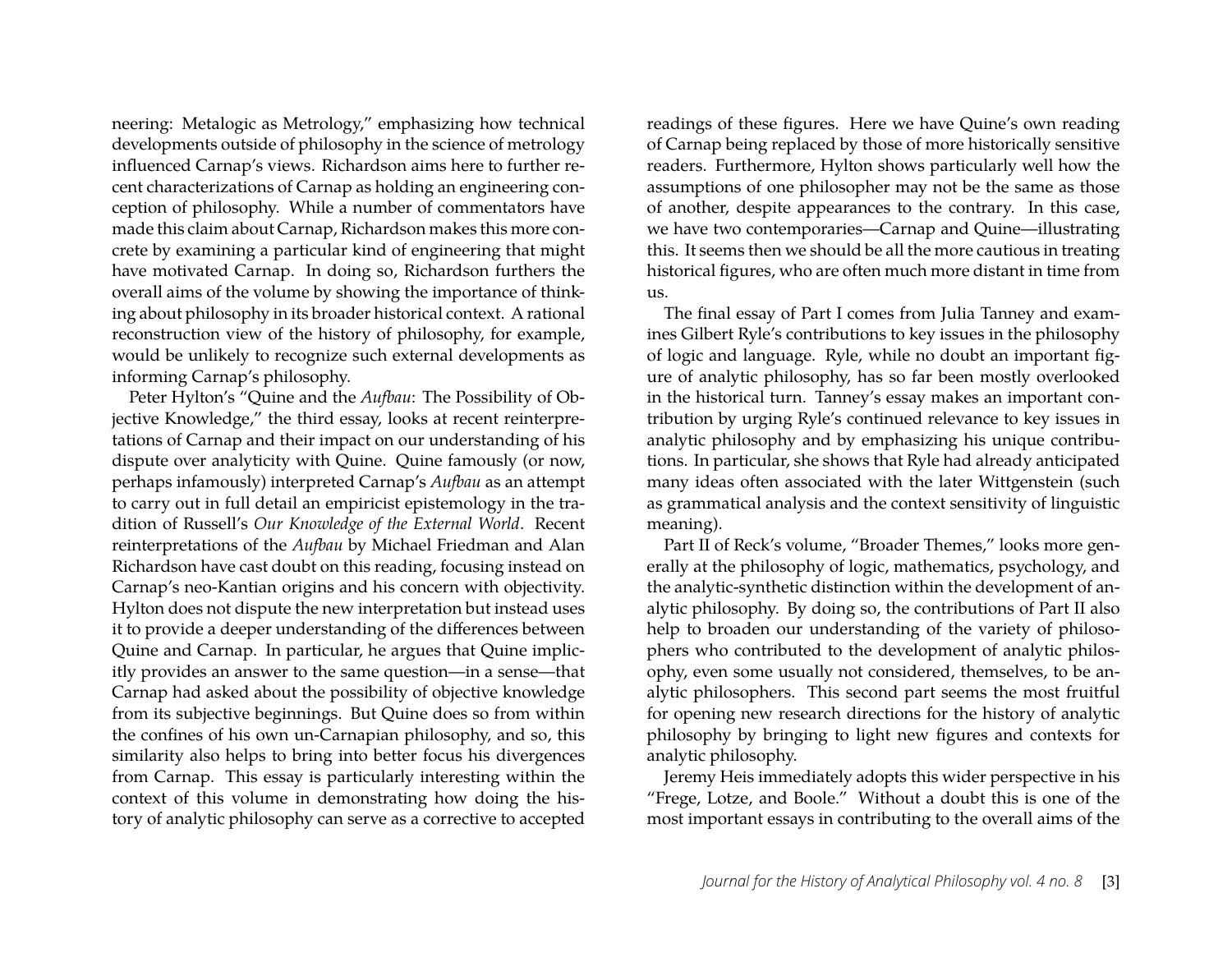book. Heis takes up, very directly, one of Reck's suggestions for how the history of philosophy contributes to philosophy more broadly, showing in detail how a back and forth between rational reconstruction and contextual history yields better history while also furthering philosophical understanding more generally. In particular, he shows, against Dummett, the importance of understanding Frege's historical context, specifically how the influence of Lotze on concept formation leads to a more balanced account of Frege's development of modern mathematical logic. But Heis also argues against Sluga that putting too much weight on Lotze's influence obscures Frege's truly original contributions to logic.

Reck's own contribution to the volume, "Frege or Dedekind? Towards a Reevaluation of Their Legacies," looks at the importance of the philosophy of mathematics to analytic philosophy since its beginnings. While Dedekind has certainly been recognized as making important contributions to foundational studies in mathematics, Reck notes that this has been most appreciated within a mathematical context. By connecting Dedekind's work to ongoing debates within current philosophy of mathematics (particularly, concerning neo-logicism and neo-structuralism), Reck aims to revive interest in Dedekind as a philosopher of mathematics. In keeping with the overall themes of the volume, Reck shows how good historical work furthers our understanding of contemporary philosophical issues.

In his "Psychology, Epistemology, and the Problem of the External World: Russell and Before," Gary Hatfield lays out with great clarity the importance of nineteenth century psychology as a background for understanding Russell's attempts in the nineteen-teens to construct the external world from sense-data. In particular, Hatfield clarifies how we might understand the often derisive label "psychologism," arguing that only an extreme anti-psychologism (e.g. Frege's or Husserl's) rejects any appeal to psychology in epistemology. Russell's epistemology would

certainly count as psychologism under this view, but under a more tempered view that merely takes scientific psychology to be relevant to epistemology, it would not. Hopefully, Hatfield's historically informed account of the role of psychology in the early development of analytic philosophy will encourage further reassessments of views that the tradition has often dismissed out of hand as psychologistic.

Thomas Baldwin's essay "C. I. Lewis and the Analyticity Debate" also shows how a contextual approach to the history of philosophy can deepen our understanding of philosophy itself. While Quine is explicit in "Two Dogmas of Empiricism" that he has both Lewis and Carnap in mind, only the latter has received extensive treatment in the secondary literature on the analyticity debate. Baldwin gives us a much-needed account of how Quine's criticisms play out against Lewis and offers some defense of him by connecting his views to both Kuhn and Wittgenstein. Baldwin mentions that Lewis and Carnap might be distinguished by Lewis's overtly Kantian conception of analyticity. Given recent reinterpretations of Carnap emphasizing the neo-Kantian origins of his philosophy, Kantian themes might leave interesting space for further work on the connections between Quine, Carnap, and Lewis on analyticity.

Part III of the volume concludes with some methodologicalhistoriographical reflections on the current state of the history of analytic philosophy and, again, on the relationship between history of philosophy and philosophy more generally. In his "Analytic Philosophy and History of Philosophy: The Development of the Idea of Rational Reconstruction," Michael Beaney considers the notion of rational reconstruction itself within the development of analytic philosophy. Beaney locates its origins in the earlier neo-Kantian tradition but then sees it as developing further with the reconstructive projects found throughout early analytic philosophy, for example, within logicism and Carnap's *Aufbau*. A.W. Carus contributes "History and the Future